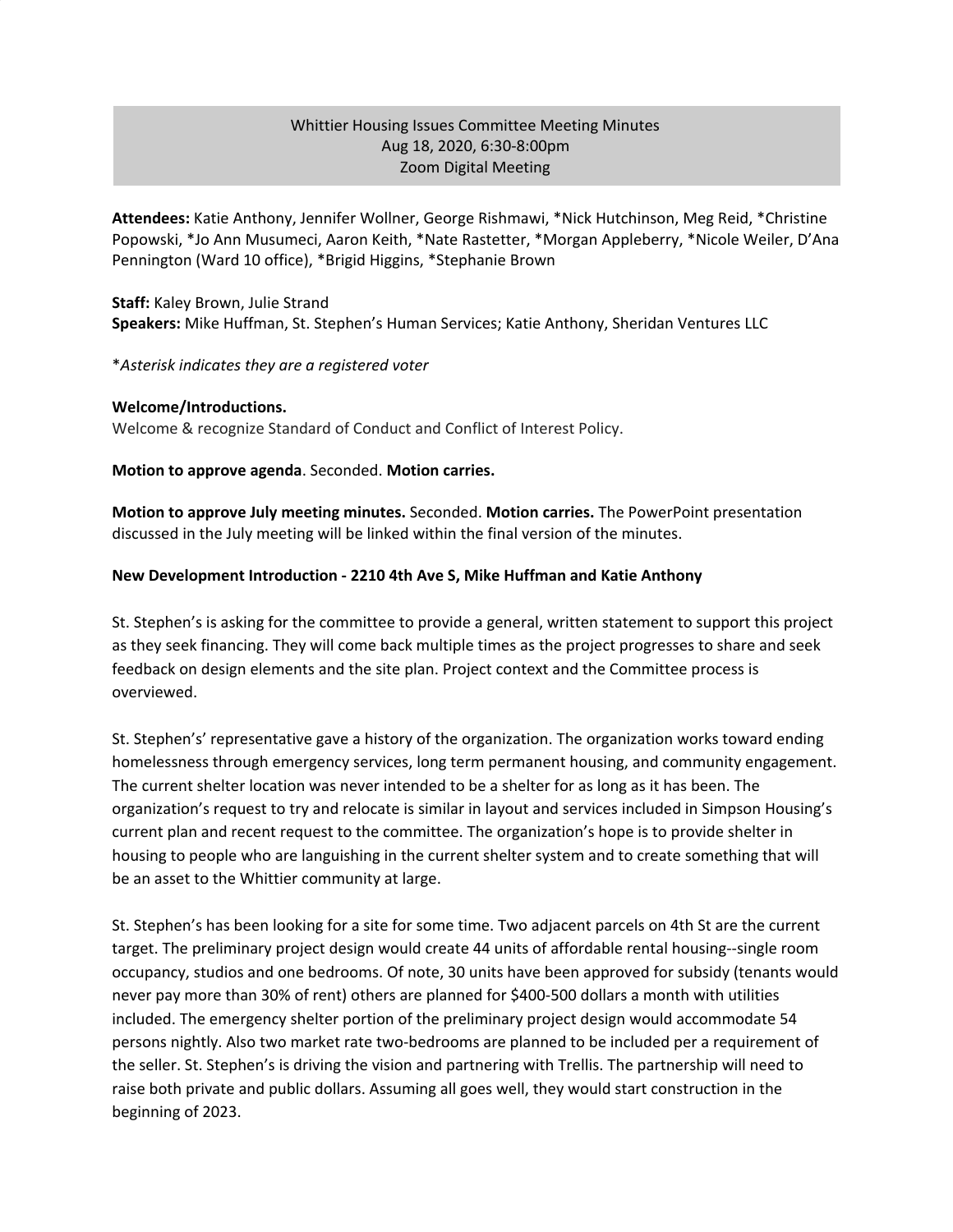Q: How many people have you transitioned from shelter to homes? What will be different about this project? What will create equity in the community? Will partners retain fees or earn dollars to help support their programs? A: The partners (St. Stephen's and Trellis) are still working on who owns what in terms of the project development. Shared ownership model most likely with Trellis owning a large portion.

Q: Will ADA accessible units be mixed evenly across unit types? A: They will meet and aim to exceed code for ADA accessibility and wheelchair accessible units will be spread throughout the unit types.

Q: Has retail space has been discussed as an income stream for the project? A: Space is tight already and they want to maximize the space to include as many beds as possible. Additionally, they will already be likely asking for a variance on building height.

A: Does Trellis have existing buildings in the neighborhood? A: St. Stephen's owns a few in the area, but that St. Stephen's is the org with shelter experience. They do not know about Trellis' holdings without further research and reporting back.

Q: Will the residents there be consistent? Will there be 24 hour access? A: They operate and will continue to be similar to Simpson Housing, in that folks come through adult shelter connect and then they are routed to St. Stephen's for a 30 day bed. They hope to develop the project to accommodate 24 hour access as well. They mentioned that staffing costs will grow by 40% when they go to 24 hour access. Additionally, they added that the CARES Act injected support dollars but that will run out before this project breaks ground.

Q: A shelter bed is not always enough; we as a community need to work toward ending institutional racism. Is the project doing enough to provide equity? A: It is critical that we advocate for housing options all along the spectrum. They are offering one part of the spectrum and hopes that the committee understands that this project cannot be everything.

# Additional comments:

--There are multiple different types of work that the HI committee works toward. One is reviewing projects in the neighborhood of all kinds and that we are working on crafting a complete picture that provides a diversity of housing options in Whittier.

--This is a good step in the right direction to support one necessary type of housing in the neighborhood.

The committee chair reminded the meeting attendees that St. Stephen's is asking for a recommendation to the board of WA to write a letter of support for the St. Stephen's project to raise needed funding. **A motion was made to recommend that the Whittier Alliance Board of Directors approve a letter of support for the St. Stephen's project in general as they raise funding.** Seconded. **Motion carried unanimously.**

### **Sub-Group Project Discussion Focus**

Developer Engagement: Equitable Development Scorecard draft

The history of the developer scorecard process and purpose was reviewed, which is to streamline our work with developers and help to document our work. The committee worked with a group of U of M